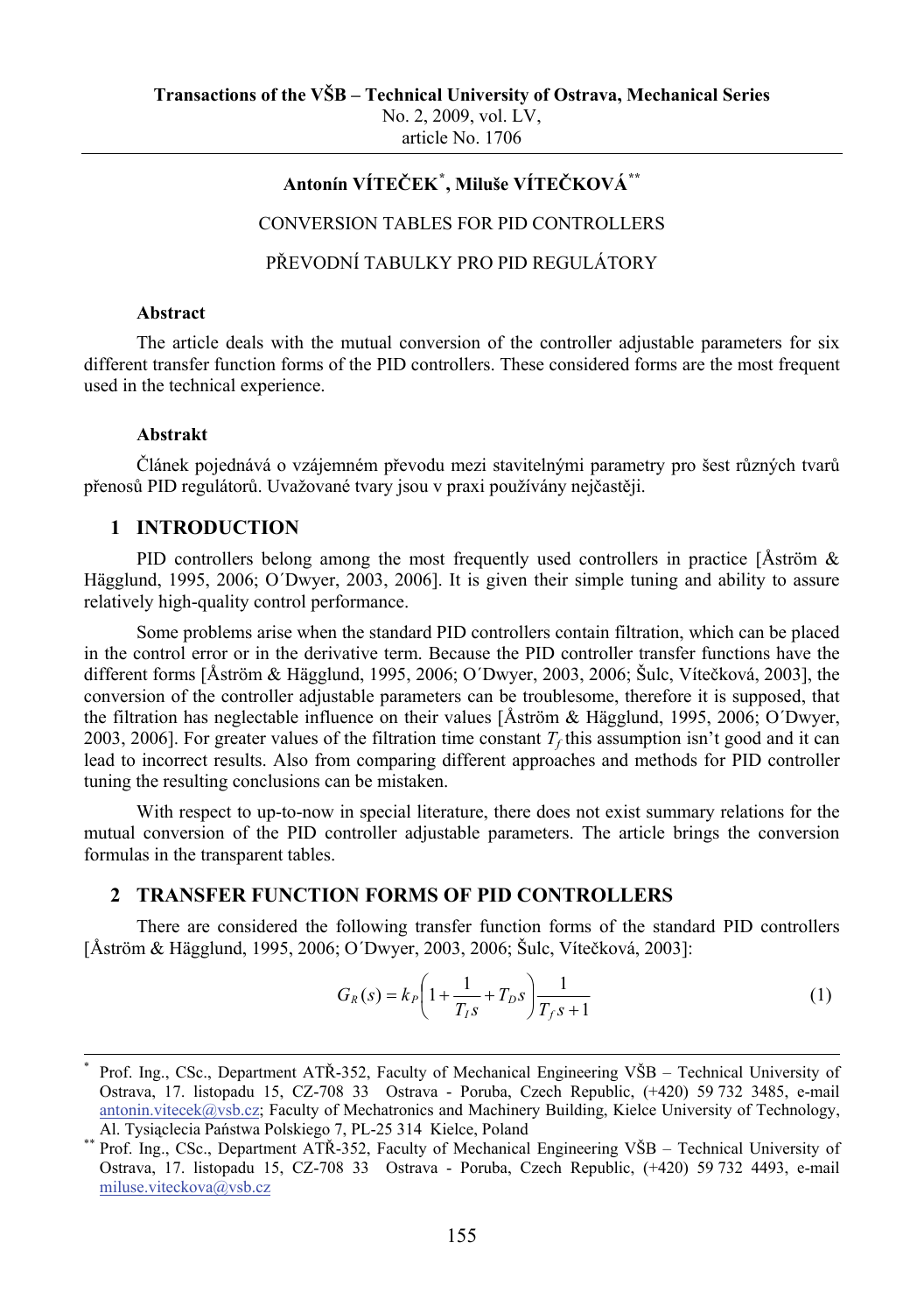$$
G_R(s) = k'_P \left( 1 + \frac{1}{T'_I s} \right) \left( 1 + T'_D s \right) \frac{1}{T_f s + 1} \tag{2}
$$

$$
G_R(s) = k_P'' \left( 1 + \frac{1}{T_1''s} + \frac{T_0''s}{T_f s + 1} \right)
$$
 (3)

$$
G_R(s) = k_p''' \left( 1 + \frac{1}{T_{I}''s} \right) \left( 1 + \frac{T_{D}'''s}{T_{I} s + 1} \right)
$$
(4)

$$
G_R(s) = \left(r_0 + \frac{r_{-1}}{s} + r_1 s\right) \frac{1}{T_f s + 1} \tag{5}
$$

$$
G_R(s) = r'_0 + \frac{r'_{-1}}{s} + \frac{r'_1 s}{T_f s + 1}
$$
 (6)

| Tab. 1                                                                                                                                                            |                                                               |                                               |                                                              |
|-------------------------------------------------------------------------------------------------------------------------------------------------------------------|---------------------------------------------------------------|-----------------------------------------------|--------------------------------------------------------------|
| <b>SOURCE TRANSFER</b><br><b>FUNCTION</b>                                                                                                                         | $k_P\left(1+\frac{1}{T_{LS}}+T_{DS}\right)\frac{1}{T_{LS}+1}$ |                                               |                                                              |
| <b>CONVERTED TRANSFER</b><br><b>FUNCTION</b>                                                                                                                      | <b>ADJUSTABLE PARAMETERS</b>                                  |                                               | <b>NOTE</b>                                                  |
|                                                                                                                                                                   | $k_P'$                                                        | $k_P\beta$                                    | $\beta = \frac{1}{2} + \sqrt{\frac{1}{4} - \frac{T_D}{T_I}}$ |
| $k'_{P}\left(1+\frac{1}{T'_{S}}\right)\left(1+T'_{D}S\right)\frac{1}{T_{S}S+1}$                                                                                   | $T_I'$                                                        | $T_I\beta$                                    |                                                              |
|                                                                                                                                                                   | $T'_D$                                                        | $T_D \frac{1}{\beta}$                         | $0 \leq \frac{T_D}{T_I} \leq \frac{1}{4}$                    |
|                                                                                                                                                                   | $k_p$                                                         | $k_P \gamma_1$                                |                                                              |
| $k_{P}''\left(1+\frac{1}{T_{I}''s}+\frac{T_{D}''s}{T_{f}s+1}\right)$                                                                                              | $T_I''$                                                       | $T_I\gamma_1$                                 | $\gamma_1 = 1 - \frac{T_f}{T_i}$                             |
|                                                                                                                                                                   | $T''_D$                                                       | $T_D \frac{1}{\gamma_1}-T_f$                  |                                                              |
| $k_{P}^{\prime\prime\prime}\left(1+\frac{1}{T_{i\delta}^{\prime\prime\prime}}\right)\left(1+\frac{T_{D}^{\prime\prime\prime\prime}}{T_{\epsilon\delta}+1}\right)$ | $k_p'''$                                                      | $k_P \beta$                                   | $\beta = \frac{1}{2} + \sqrt{\frac{1}{4} - \frac{T_D}{T_r}}$ |
|                                                                                                                                                                   | $T_I'''$                                                      |                                               |                                                              |
|                                                                                                                                                                   | $T''_D$                                                       | $\frac{T_I \beta}{T_D \frac{1}{\beta} - T_f}$ | $0 \leq \frac{T_D}{T_I} \leq \frac{1}{4}$                    |
| $\left(r_0+\frac{r_{-1}}{s}+r_1s\right)\frac{1}{T_{c}s+1}$                                                                                                        | $r_0$                                                         | $k_{P}$                                       |                                                              |
|                                                                                                                                                                   | $r_{-1}$                                                      | $\frac{k_P}{T_I}$                             |                                                              |
|                                                                                                                                                                   | $r_1$                                                         | $k_P T_D$                                     |                                                              |
| $r'_0 + \frac{r'_{-1}}{s} + \frac{r'_1s}{T_{\text{f}}s + 1}$                                                                                                      | $r'_0$                                                        | $k_P\gamma_1$                                 |                                                              |
|                                                                                                                                                                   | $r'_{-1}$                                                     | $k_P$<br>$\overline{T_I}$                     | $\gamma_1 = 1 - \frac{T_f}{T_r}$                             |
|                                                                                                                                                                   | $r_1'$                                                        | $k_P(T_D-T_f\gamma_1)$                        |                                                              |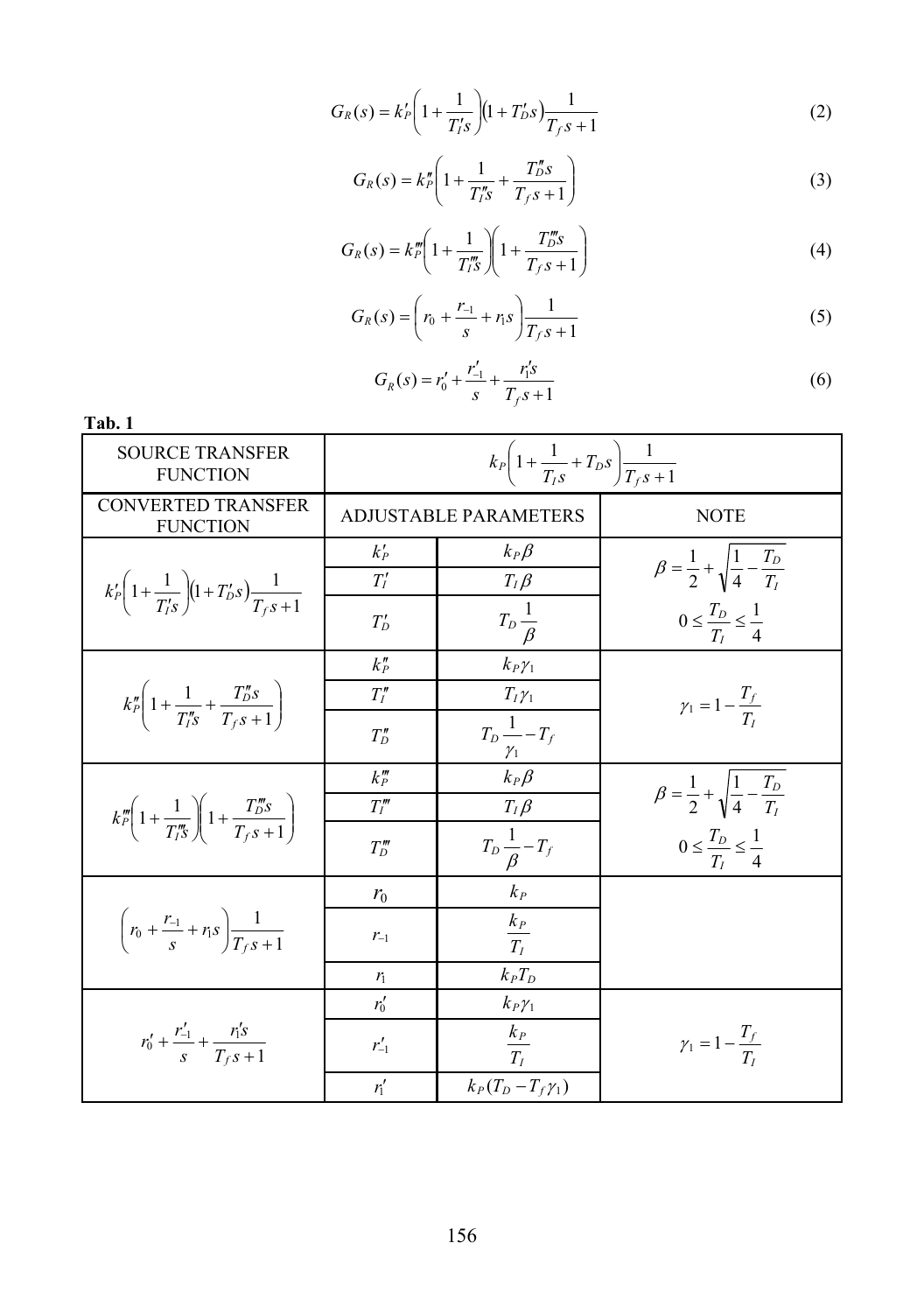where  $k_P$ ,  $k_P'$ ,  $k_P''$ ,  $k_P'''$  are the controller gains;  $T_I$ ,  $T_I'$ ,  $T_I''$ ,  $T_I'''$  – the integral times;  $T_D$ ,  $T_D'$ ,  $T_D''$ ,  $T_D'''$  – the derivative times;  $r_0$ ,  $r'_0$  – the proportional term weights;  $r_{-1}$ ,  $r'_{-1}$  – the integral term weights;  $r_1$ ,  $r'_1$ – the derivative term weights;  $T_f$  – the filtration time constant.

The relations for converting mutual adjustable parameters for the PID controllers  $(1) - (6)$  are given in Tab.  $1 - 6$ . The authors' tendency was so as to the relations there have an unified form. From the tables, it is obvious, that some relations are trivial but some are relatively complex.

| Tab. 2                                                                                  |                                                                                  |                                                        |                                     |
|-----------------------------------------------------------------------------------------|----------------------------------------------------------------------------------|--------------------------------------------------------|-------------------------------------|
| <b>SOURCE TRANSFER</b><br><b>FUNCTION</b>                                               | $k'_{P}\left(1+\frac{1}{T'_{i}S}\right)\left(1+T'_{D}S\right)\frac{1}{T_{f}S+1}$ |                                                        |                                     |
| <b>CONVERTED TRANSFER</b><br><b>FUNCTION</b>                                            | <b>ADJUSTABLE PARAMETERS</b>                                                     |                                                        | <b>NOTE</b>                         |
|                                                                                         | $k_{P}$                                                                          | $k_i$                                                  |                                     |
| $k_P\bigg(1+\frac{1}{T_{LS}}+T_{DS}\bigg)\frac{1}{T_{\textit{f-S}}+1}$                  | $T_I$                                                                            | $T_i$                                                  | $i = 1 + \frac{T'_D}{T'_I}$         |
|                                                                                         | $T_D$                                                                            | $T_D \frac{1}{i}$                                      |                                     |
|                                                                                         | $k_p''$                                                                          | $k'_pl_1$                                              |                                     |
| $k_p''\left(1+\frac{1}{T''s}+\frac{T''_{DS}}{T_{fS}+1}\right)$                          | $T_I''$                                                                          | $T_l'i_1$                                              | $i_1 = 1 + \frac{T'_D - T_f}{T'_f}$ |
|                                                                                         | $T''_D$                                                                          | $T_D' \frac{1}{i_1} - T_f$                             |                                     |
|                                                                                         | $k_p^{\prime\prime\prime}$                                                       | $k_P'$                                                 |                                     |
| $k_{P}^{m}\left(1+\frac{1}{T_{i}^{m}}\right)\left(1+\frac{T_{D}^{m}s}{T_{c}s+1}\right)$ | $T_l^{\prime\prime\prime}$                                                       | T'                                                     |                                     |
|                                                                                         | $T''_D$                                                                          | $T'_D-T_f$                                             |                                     |
| $\left(r_0 + \frac{r_{-1}}{s} + r_1 s\right) \frac{1}{T_{-s} + 1}$                      | $r_0$                                                                            | $k_i$                                                  |                                     |
|                                                                                         | $r_{-1}$                                                                         | $k_P'$<br>$\overline{T'_I}$                            | $i = 1 + \frac{T_D'}{T_s'}$         |
|                                                                                         | $r_1$                                                                            | $k'_PT'_D$                                             |                                     |
|                                                                                         | $r'_0$                                                                           | $k'_Pl_1$                                              |                                     |
| $r'_0 + \frac{r'_{-1}}{s} + \frac{r'_1s}{T_{\epsilon}s + 1}$                            | $r'_{-1}$                                                                        | $k_{\scriptscriptstyle P}^\prime$<br>$\overline{T'_I}$ | $i_1 = 1 + \frac{T'_D - T_f}{T'}$   |
|                                                                                         | $r_1'$                                                                           | $k'_{P}(T'_{D}-T_{f}i_{1})$                            |                                     |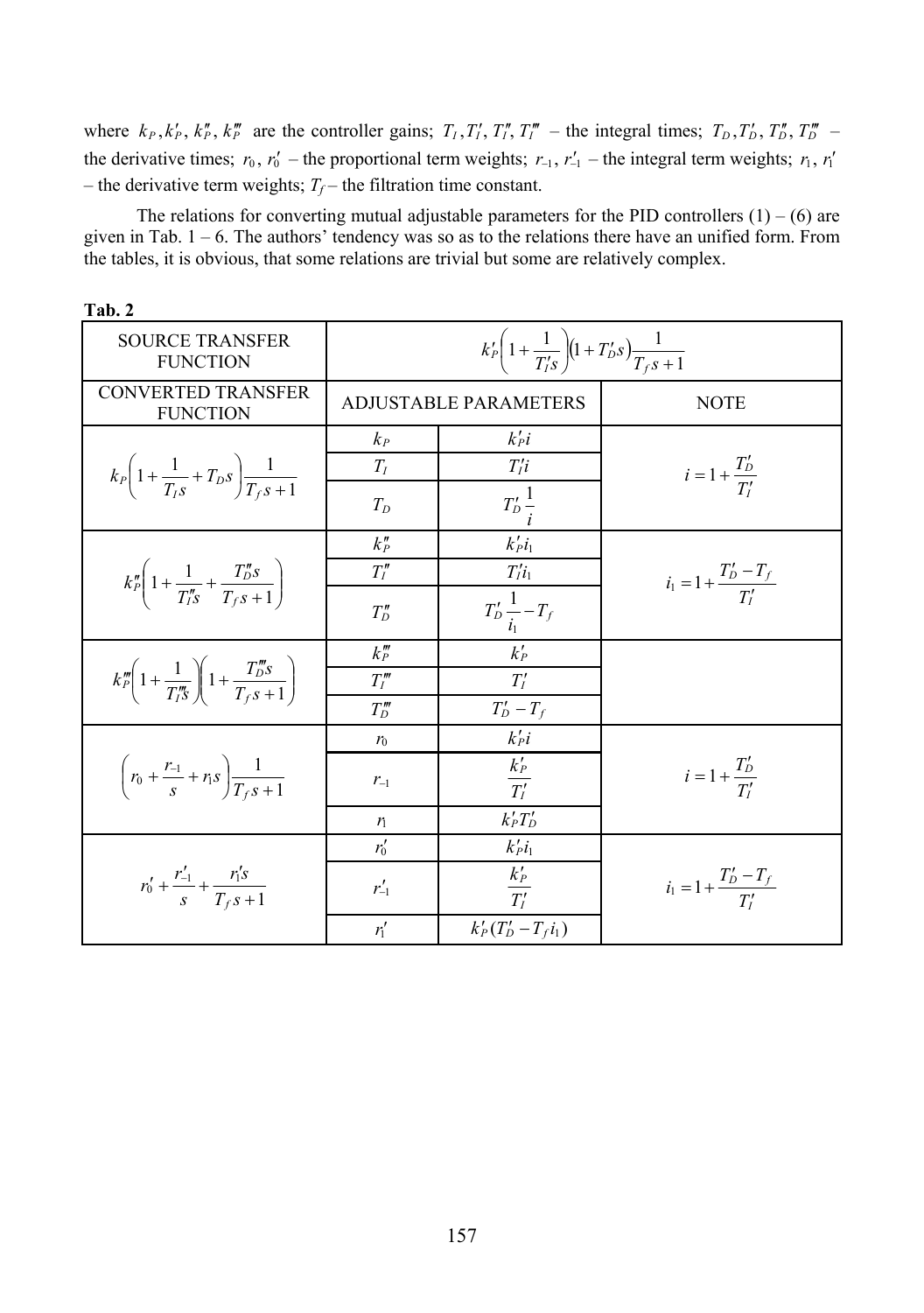**Tab. 3** 

| <b>SOURCE TRANSFER</b><br><b>FUNCTION</b>                                        | $k_P''\left(1+\frac{1}{T''_{1S}}+\frac{T''_{D}S}{T_{fS}+1}\right)$ |                                        |                                                                                                                          |
|----------------------------------------------------------------------------------|--------------------------------------------------------------------|----------------------------------------|--------------------------------------------------------------------------------------------------------------------------|
| <b>CONVERTED TRANSFER</b><br><b>FUNCTION</b>                                     |                                                                    | ADJUSTABLE<br><b>PARAMETERS</b>        | <b>NOTE</b>                                                                                                              |
| $k_P\left(1+\frac{1}{T_{IS}}+T_{DS}\right)\frac{1}{T_{fS}+1}$                    | $k_{P}$<br>$T_I$                                                   | $k''_P\gamma_2$<br>$T''_I\gamma_2$     | $\gamma_2 = 1 + \frac{I_f}{T''}$                                                                                         |
|                                                                                  | $T_D$                                                              | $(T''_D + T_f)$ <sup>1</sup>           |                                                                                                                          |
|                                                                                  | $k_P'$                                                             | $k_P^{\prime\prime}\beta_2$            | $\gamma_2 = 1 + \frac{T_f}{T''}$                                                                                         |
|                                                                                  | $T_I'$                                                             | $T_I''\beta_2$                         |                                                                                                                          |
| $k'_{P}\left(1+\frac{1}{T'_{iS}}\right)\left(1+T'_{D}S\right)\frac{1}{T_{iS}+1}$ | $T_D'$                                                             | $(T''_D + T_f)\frac{1}{\beta_2}$       | $\beta_2 = \gamma_2 \left( \frac{1}{2} + \sqrt{\frac{1}{4} - \frac{T''_D + T_f}{T''_I} \frac{1}{\gamma_2^2}} \right)$    |
|                                                                                  |                                                                    |                                        | $0 \leq \frac{T_I''(T_D'' + T_f)}{(T_I'' + T_c)^2} \leq \frac{1}{4}$                                                     |
|                                                                                  | $k_p'''$                                                           | $k_P^{\prime\prime}\beta_2$            | $\gamma_2 = 1 + \frac{T_f}{T''_1}$                                                                                       |
|                                                                                  | T''                                                                | $T_I''\beta_2$                         |                                                                                                                          |
| $k_p^m\left(1+\frac{1}{T_l^m s}\right)\left(1+\frac{T_l^m s}{T_r s+1}\right)$    | $T''_D$                                                            | $(T''_D + T_f)\frac{1}{\beta_2} - T_f$ | $\beta_2 = \gamma_2 \left( \frac{1}{2} + \sqrt{ \frac{1}{4} - \frac{T''_D + T_f}{T''_1} \frac{1}{\gamma_2^2}} \ \right)$ |
|                                                                                  |                                                                    |                                        | $0 \leq \frac{T''_I(T''_D + T_f)}{(T''_I + T_f)^2} \leq \frac{1}{4}$                                                     |
| $\left(r_0 + \frac{r_{-1}}{s} + r_1 s\right) \frac{1}{T_{-s} s + 1}$             | $r_0$                                                              | $k''_P\gamma_2$                        |                                                                                                                          |
|                                                                                  | $r_{-1}$                                                           | $\frac{k_{P}^{''}}{T_{I}^{''}}$        | $\gamma_2 = 1 + \frac{T_f}{T_i''}$                                                                                       |
|                                                                                  | $r_1$                                                              | $k_P''(T_D''+T_f)$                     |                                                                                                                          |
| $r'_0 + \frac{r'_{-1}}{s} + \frac{r'_1s}{T_{c} s + 1}$                           | $r'_0$                                                             | $k_P''$                                |                                                                                                                          |
|                                                                                  | $r'_{-1}$                                                          | $\frac{k_P''}{T_I''}$                  |                                                                                                                          |
|                                                                                  | $r_1'$                                                             | $k_P'' T_D''$                          |                                                                                                                          |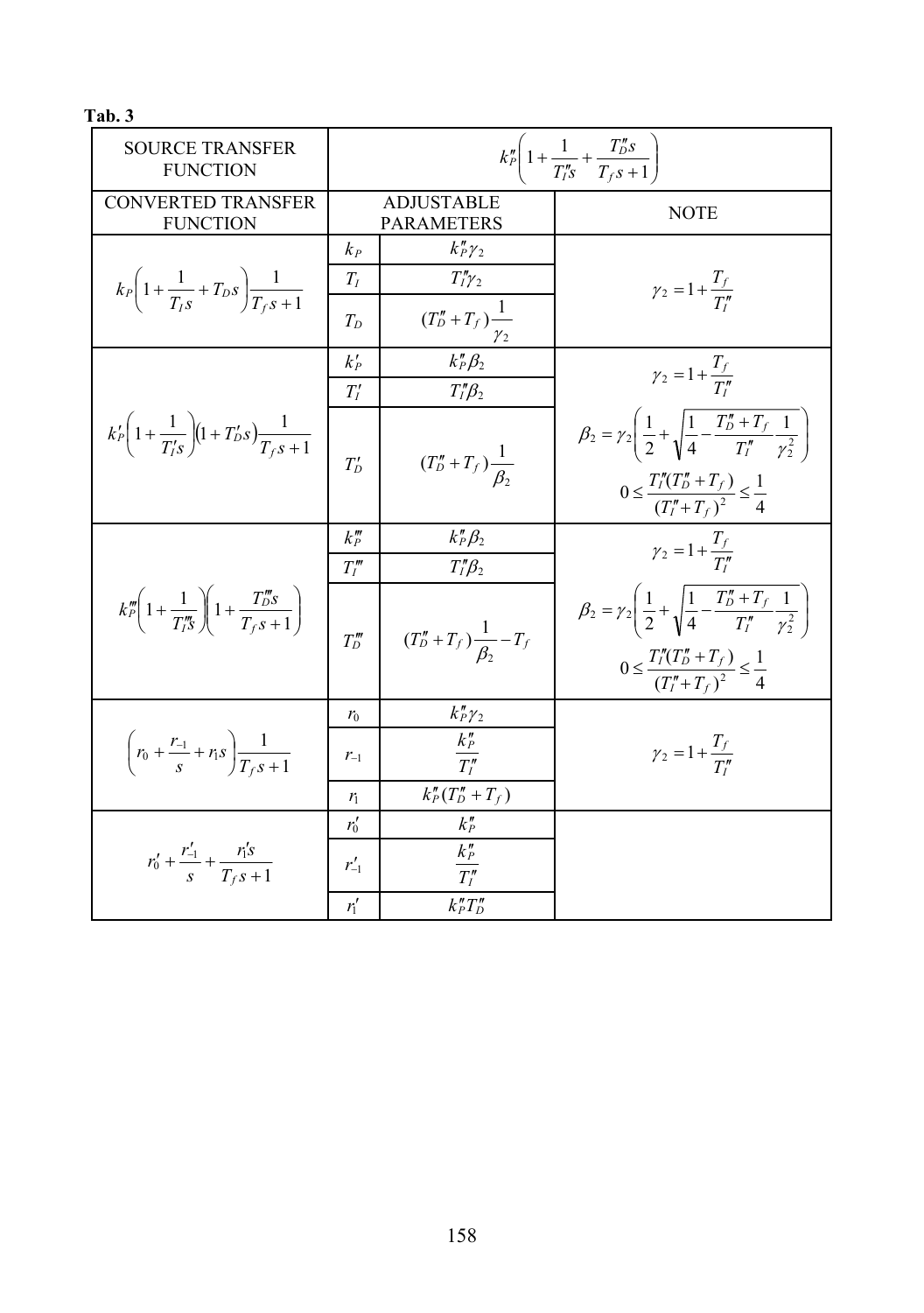**Tab. 4** 

| <b>SOURCE TRANSFER</b><br><b>FUNCTION</b>                                         | $k_{P}^{m}\left(1+\frac{1}{T_{I}^{m}}\right)\left(1+\frac{T_{D}^{m}s}{T_{f}s+1}\right)$ |                                                       |                                         |
|-----------------------------------------------------------------------------------|-----------------------------------------------------------------------------------------|-------------------------------------------------------|-----------------------------------------|
| <b>CONVERTED TRANSFER</b><br><b>FUNCTION</b>                                      | <b>ADJUSTABLE</b><br><b>PARAMETERS</b>                                                  |                                                       | <b>NOTE</b>                             |
| $k_P\bigg(1+\frac{1}{T_{LS}}+T_{DS}\bigg)\frac{1}{T_{LS}+1}$                      | $k_{P}$                                                                                 | $k''p_i$                                              |                                         |
|                                                                                   | $T_I$<br>$T_D$                                                                          | $T_l^m i_3$<br>$(T''_D + T_f) \frac{1}{t}$            | $i_3 = 1 + \frac{T_D''' + T_f}{T_I'''}$ |
|                                                                                   | $k_P'$                                                                                  | $k_p'''$                                              |                                         |
| $k'_{P}\left(1+\frac{1}{T'_{IS}}\right)\left(1+T'_{DS}\right)\frac{1}{T_{f,S}+1}$ | $T_I^\prime$                                                                            | $T_I^{\prime\prime\prime}$                            |                                         |
|                                                                                   | $T_D'$<br>$k_p''$                                                                       | $T'''_D+T_f$<br>$k_{Pl_2}^m$                          |                                         |
| $k_{P}''\left(1+\frac{1}{T_{1S}''}+\frac{T_{D}''s}{T_{6}+1}\right)$               | $T_I''$                                                                                 | $T''_1 i_2$                                           |                                         |
|                                                                                   | $T''_D$                                                                                 | $(T_{{D}}^{\prime\prime\prime}+T_f)\frac{1}{i_2}-T_f$ | $i_2 = 1 + \frac{T_D'''}{T_i'''}$       |
| $\left(r_0 + \frac{r_{-1}}{s} + r_1 s\right) \frac{1}{T_{c} s + 1}$               | $r_0$                                                                                   | $k''_P i_3$                                           |                                         |
|                                                                                   | $r_{-1}$                                                                                | $\frac{k_{P}^{m}}{T_{I}^{m}}$                         | $i_3 = 1 + \frac{T_0''' + T_f}{T_1'''}$ |
|                                                                                   | $r_{1}$                                                                                 | $k_P'''(T_D''' + T_f)$                                |                                         |
| $r'_0 + \frac{r'_{-1}}{s} + \frac{r'_1s}{T_{fS}+1}$                               | $r'_0$                                                                                  | $k_p^m\left(1+\frac{T_D^m}{T_I^m}\right)$             |                                         |
|                                                                                   | $r'_{-1}$                                                                               | $\frac{k_{P}'''}{T_{I}'''}$                           |                                         |
|                                                                                   | $r_1'$                                                                                  | $k_F''' T_D''' \left(1 - \frac{T_f}{T_i''}\right)$    |                                         |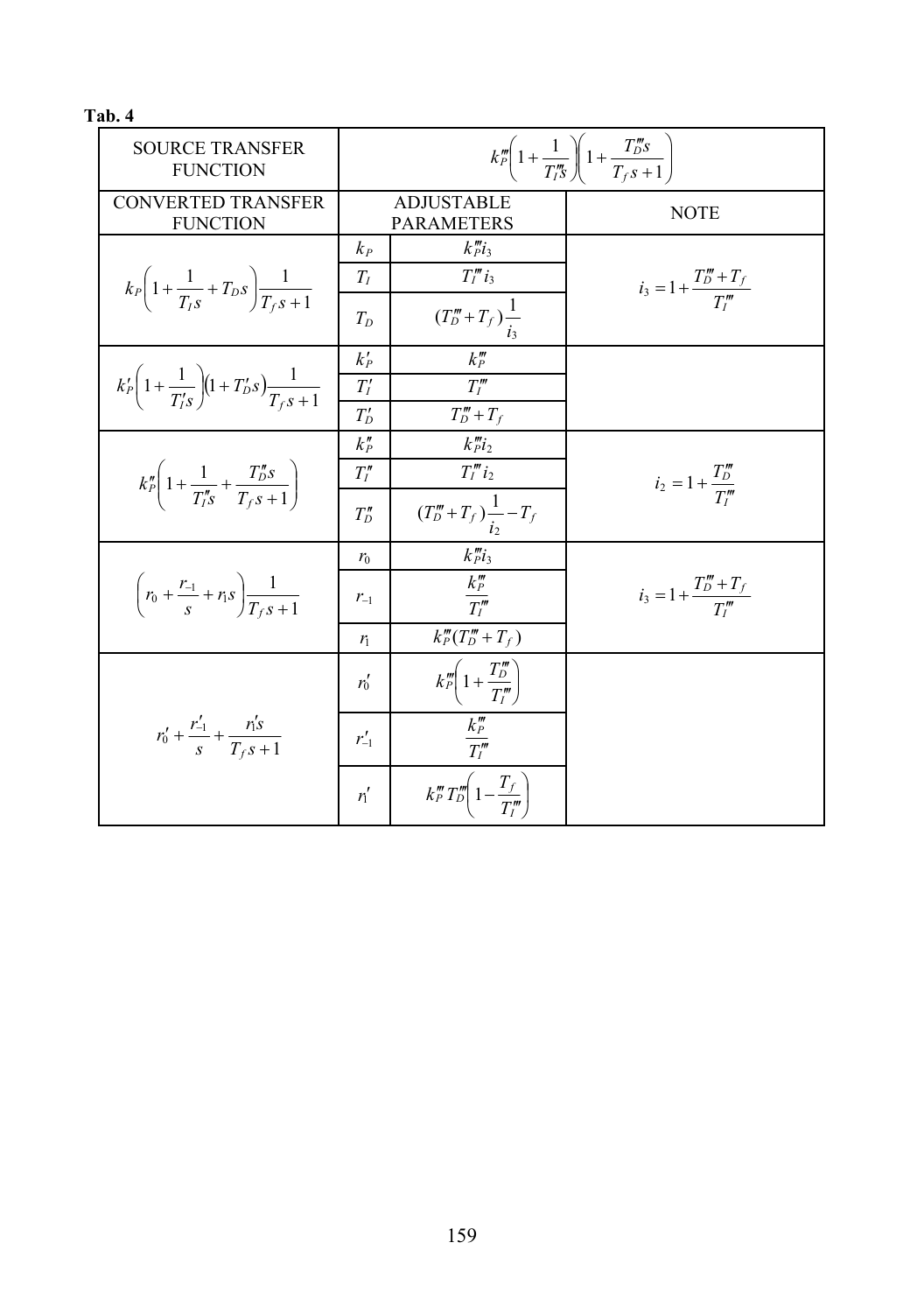| Tab. 5                                                                                   |                                                                   |                                              |                                                                         |
|------------------------------------------------------------------------------------------|-------------------------------------------------------------------|----------------------------------------------|-------------------------------------------------------------------------|
| <b>SOURCE TRANSFER</b><br><b>FUNCTION</b>                                                | $\left(r_0 + \frac{r_{-1}}{s} + r_1 s\right) \frac{1}{T_f s + 1}$ |                                              |                                                                         |
| <b>CONVERTED TRANSFER</b><br><b>FUNCTION</b>                                             | <b>ADJUSTABLE</b><br><b>PARAMETERS</b>                            |                                              | <b>NOTE</b>                                                             |
| $k_P\left(1+\frac{1}{T_{LS}}+T_{DS}\right)\frac{1}{T_{LS}+1}$                            | $k_P$                                                             | $r_0$                                        |                                                                         |
|                                                                                          | $T_I$                                                             | $\frac{r_0}{\sqrt{r_0}}$<br>$r_{\text{--}1}$ |                                                                         |
|                                                                                          | $T_D$                                                             | $\frac{r_1}{\phantom{1}}$<br>$r_0$           |                                                                         |
|                                                                                          | $k_P'$                                                            | $r_0 \beta_1$                                |                                                                         |
| $k'_{P}\left(1+\frac{1}{T'_{i}S}\right)\left(1+T'_{D}S\right)\frac{1}{T_{f}S+1}$         | $T_I'$                                                            | $\frac{r_0}{r_{-1}}\beta_1$                  | $\beta_1 = \frac{1}{2} + \sqrt{\frac{1}{4} - \frac{r_1 r_{-1}}{r_0^2}}$ |
|                                                                                          | $T_D'$                                                            | $\frac{r_1}{r_0} \frac{1}{\beta_1}$          | $0 \leq \frac{r_1 r_{-1}}{r_1^2} \leq \frac{1}{4}$                      |
|                                                                                          | $k_p''$                                                           | $r_0 \gamma_3$                               |                                                                         |
| $k_{P}''\left(1+\frac{1}{T''s}+\frac{T''_{D}s}{T_{f}s+1}\right)$                         | $T_I''$                                                           | $\frac{r_0}{r_3}$<br>$r_{-1}$                | $\gamma_3 = 1 - \frac{r_{-1}}{r_0} T_f$                                 |
|                                                                                          | $T''_D$                                                           | $\frac{r_1}{r_1}-T_f$<br>$r_0$ $\gamma_3$    | $0 \leq \frac{r_{-1}}{r_0}T_f < 1$                                      |
| $k_{P}^{m}\left(1+\frac{1}{T_{iS}^{m}}\right)\left(1+\frac{T_{D}^{m}s}{T_{fS}+1}\right)$ | $k_p'''$                                                          | $r_0 \beta_1$                                |                                                                         |
|                                                                                          | T''                                                               | $\frac{r_0}{r_0}$ $\beta_1$<br>$r_{-1}$      | $\beta_1 = \frac{1}{2} + \sqrt{\frac{1}{4} - \frac{r_1 r_{-1}}{r_0^2}}$ |
|                                                                                          | $T''_D$                                                           | $\frac{r_1}{r_1}-T_f$<br>$r_0$ $\beta_1$     | $0 \leq \frac{r_1 r_{-1}}{r^2} \leq \frac{1}{4}$                        |
| $r'_0 + \frac{r'_{-1}}{s} + \frac{r'_1s}{T_{-s}+1}$                                      | $r'_0$                                                            | $r_0 \gamma_3$                               | $\gamma_3 = 1 - \frac{r_{-1}}{r_0} T_f$                                 |
|                                                                                          | $r'_{-1}$                                                         | $r_{-1}$                                     |                                                                         |
|                                                                                          | $r_1'$                                                            | $r_1 - r_0 T_f \gamma_3$                     | $0 \leq \frac{r_{-1}}{r_f} < 1$<br>$r_0$                                |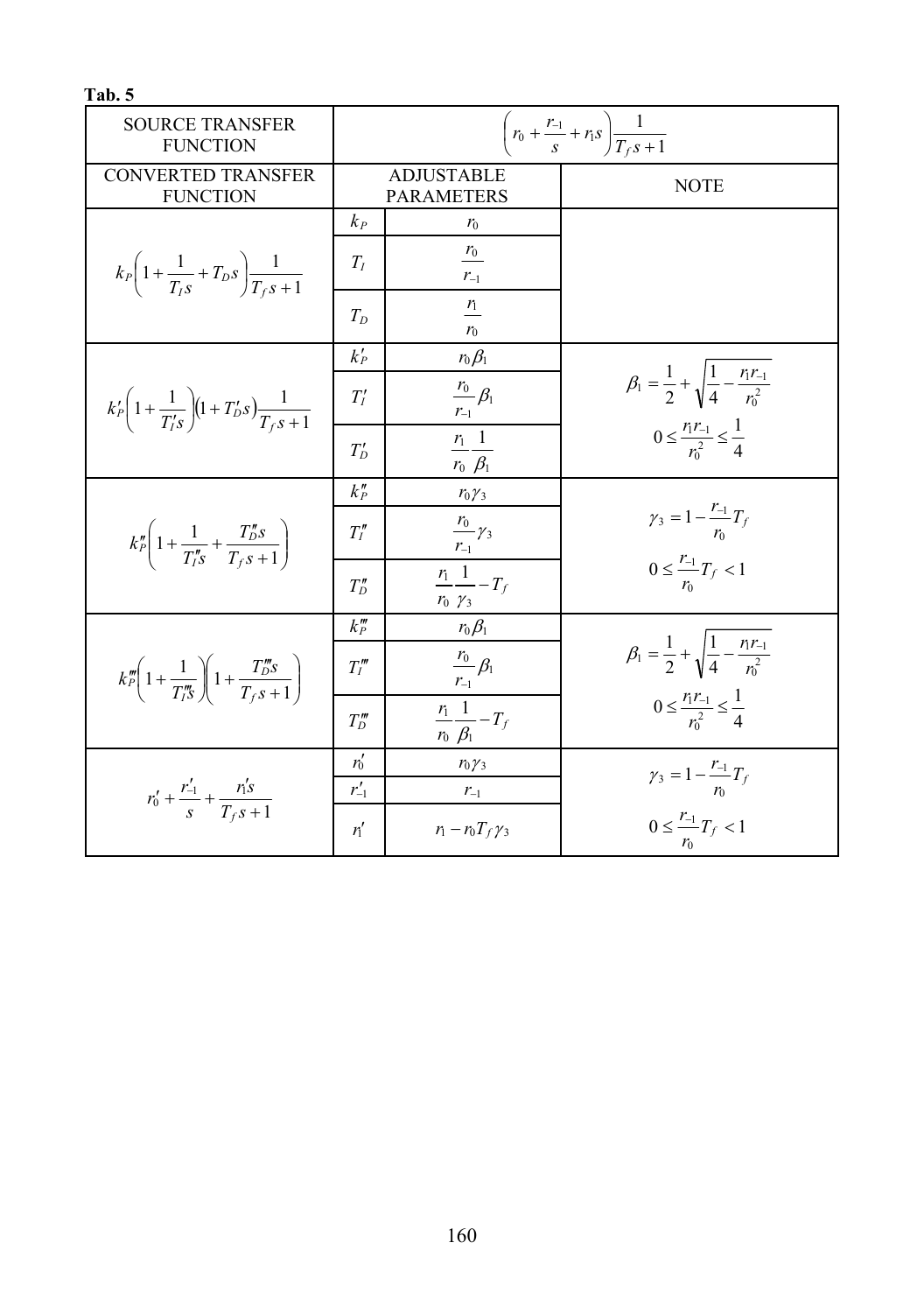**Tab. 6** 

| <b>SOURCE TRANSFER</b><br><b>FUNCTION</b>                                                | $r'_0 + \frac{r'_{-1}}{s} + \frac{r'_1s}{T_f s + 1}$ |                                                           |                                                                                                                                                                                                                                                     |
|------------------------------------------------------------------------------------------|------------------------------------------------------|-----------------------------------------------------------|-----------------------------------------------------------------------------------------------------------------------------------------------------------------------------------------------------------------------------------------------------|
| CONVERTED<br><b>TRANSFER FUNCTION</b>                                                    | <b>ADJUSTABLE</b><br><b>PARAMETERS</b>               |                                                           | <b>NOTE</b>                                                                                                                                                                                                                                         |
| $k_P\left(1+\frac{1}{T_{LS}}+T_{DS}\right)\frac{1}{T_{LS}+1}$                            | $k_{P}$                                              | $r'_0 \gamma_4$                                           |                                                                                                                                                                                                                                                     |
|                                                                                          | $T_I$                                                | $\frac{r'_0}{r'_1}\gamma_4$                               | $\gamma_4 = 1 + \frac{r'_{-1}}{r'_0}T_f$                                                                                                                                                                                                            |
|                                                                                          | $T_D$                                                | $\left(\frac{r'_1}{r'_0}+T_f\right)\frac{1}{\gamma_4}$    |                                                                                                                                                                                                                                                     |
|                                                                                          | $k_P'$                                               | $r'_0\beta_3$                                             | $\gamma_4 = 1 + \frac{r'_{-1}}{r'} T_f$                                                                                                                                                                                                             |
| $k'_{P}\left(1+\frac{1}{T'_{o}S}\right)\left(1+T'_{o}S\right)\frac{1}{T_{o}S+1}$         | $T_I'$                                               | $\frac{r'_0}{r'_1}\beta_3$                                | $\beta_3 = \gamma_4 \left( \frac{1}{2} + \sqrt{\frac{1}{4} - \frac{r_1'r_{-1}'}{r_0'^2} \left( 1 + \frac{r_0'}{r_1'} T_f \right) \frac{1}{\gamma_4^2}} \right)$                                                                                     |
|                                                                                          | $T_D'$                                               | $\left(\frac{r'_1}{r'_2}+T_f\right)\frac{1}{\beta_2}$     | $0 \leq \frac{r'_{-1}(r'_1 + r'_0 T_f)}{(r'_0 + r'_{-1} T_f)^2} \leq \frac{1}{4}$                                                                                                                                                                   |
|                                                                                          | $k_p$                                                |                                                           |                                                                                                                                                                                                                                                     |
| $k_P''\left(1+\frac{1}{T_{LS}''}+\frac{T_D''s}{T_{ES}+1}\right)$                         | $T_I''$                                              | $\frac{r'_0}{r'_{-1}}$                                    |                                                                                                                                                                                                                                                     |
|                                                                                          | $T''_D$                                              | $\frac{r'_1}{r'_0}$                                       |                                                                                                                                                                                                                                                     |
|                                                                                          | $k_p^{\prime\prime\prime}$                           | $r'_0\beta_3$                                             | $\gamma_4 = 1 + \frac{r'_{-1}}{r'} T_f$                                                                                                                                                                                                             |
| $k_{P}^{m}\left(1+\frac{1}{T_{IS}^{m}}\right)\left(1+\frac{T_{DS}^{m}}{T_{IS}+1}\right)$ | $T_I^{\prime\prime\prime}$                           | $\frac{r'_0}{r'_1}\beta_3$                                |                                                                                                                                                                                                                                                     |
|                                                                                          | $T''_D$                                              | $\left(\frac{r'_1}{r'_2}+T_f\right)\frac{1}{\beta_2}-T_f$ | $\beta_3 = \gamma_4 \left( \frac{1}{2} + \sqrt{\frac{1}{4} - \frac{r_1'r_{-1}'}{r_0'^2} \left( 1 + \frac{r_0'}{r_1'} T_f \right) \frac{1}{\gamma_4^2}} \right)$<br>$0 \leq \frac{r'_{-1}(r'_1 + r'_0 T_f)}{(r'_0 + r'_{-1}T_f)^2} \leq \frac{1}{4}$ |
| $\left(r_0 + \frac{r_{-1}}{s} + r_1 s\right) \frac{1}{T_{-s} s + 1}$                     | r <sub>0</sub>                                       | $r'_0 + r'_{-1}T_f$                                       |                                                                                                                                                                                                                                                     |
|                                                                                          | $r_{-1}$                                             | $r'_{-1}$                                                 |                                                                                                                                                                                                                                                     |
|                                                                                          | r <sub>1</sub>                                       | $r'_1 + r'_0T_f$                                          |                                                                                                                                                                                                                                                     |
|                                                                                          |                                                      |                                                           |                                                                                                                                                                                                                                                     |